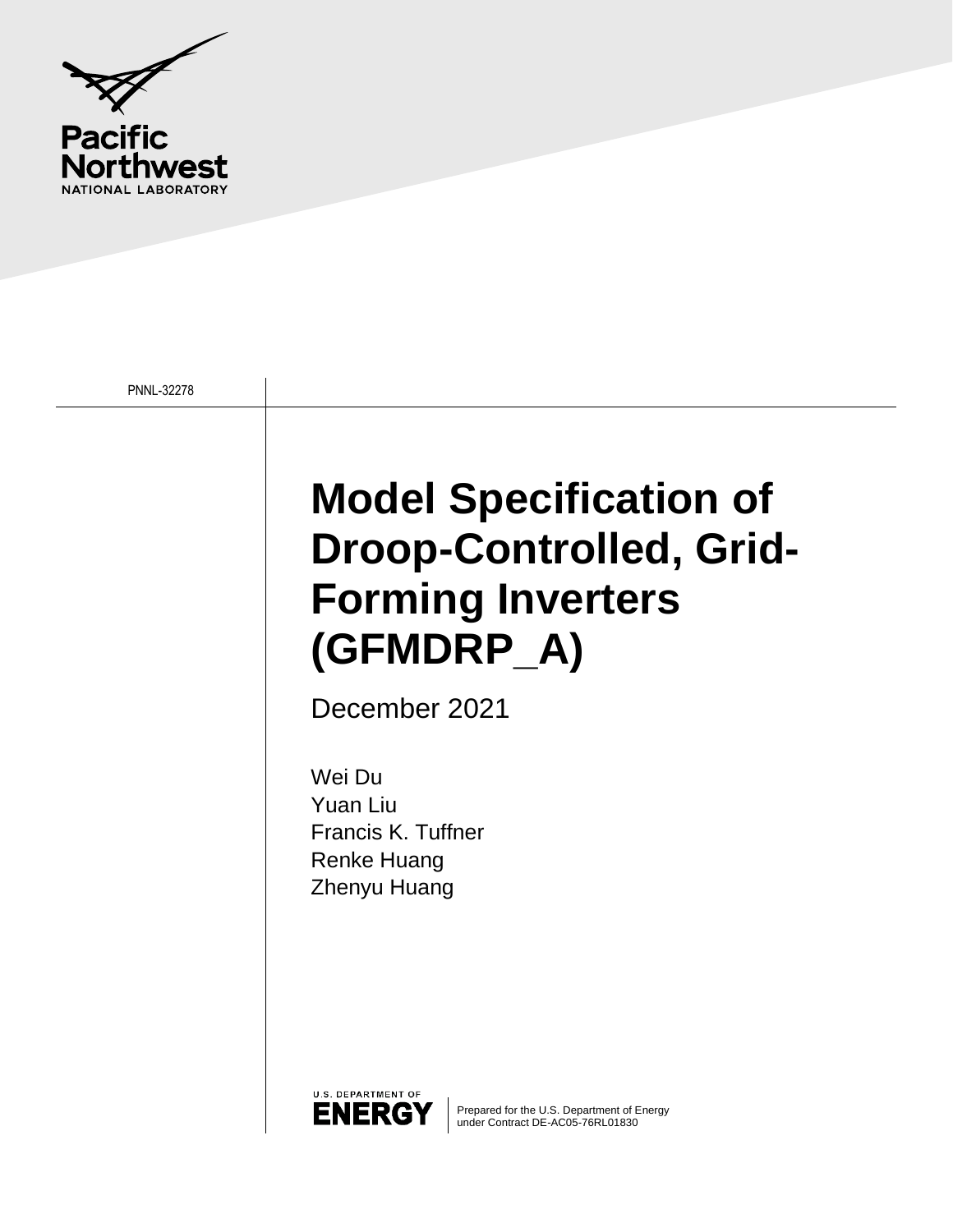#### **DISCLAIMER**

This report was prepared as an account of work sponsored by an agency of the United States Government. Neither the United States Government nor any agency thereof, nor Battelle Memorial Institute, nor any of their employees, makes **any warranty, express or implied, or assumes any legal liability or responsibility for the accuracy, completeness, or usefulness of any information, apparatus, product, or process disclosed, or represents that its use would not infringe privately owned rights**. Reference herein to any specific commercial product, process, or service by trade name, trademark, manufacturer, or otherwise does not necessarily constitute or imply its endorsement, recommendation, or favoring by the United States Government or any agency thereof, or Battelle Memorial Institute. The views and opinions of authors expressed herein do not necessarily state or reflect those of the United States Government or any agency thereof.

#### PACIFIC NORTHWEST NATIONAL LABORATORY *operated by* BATTELLE *for the* UNITED STATES DEPARTMENT OF ENERGY *under Contract DE-AC05-76RL01830*

#### **Printed in the United States of America**

**Available to DOE and DOE contractors from the Office of Scientific and Technical Information, P.O. Box 62, Oak Ridge, TN 37831-0062; ph: (865) 576-8401 fax: (865) 576-5728 email[: reports@adonis.osti.gov](mailto:reports@adonis.osti.gov)** 

**Available to the public from the National Technical Information Service 5301 Shawnee Rd., Alexandria, VA 22312 ph: (800) 553-NTIS (6847) email: orders@ntis.gov [<https://www.ntis.gov/about>](https://www.ntis.gov/about) Online ordering[: http://www.ntis.gov](http://www.ntis.gov/)**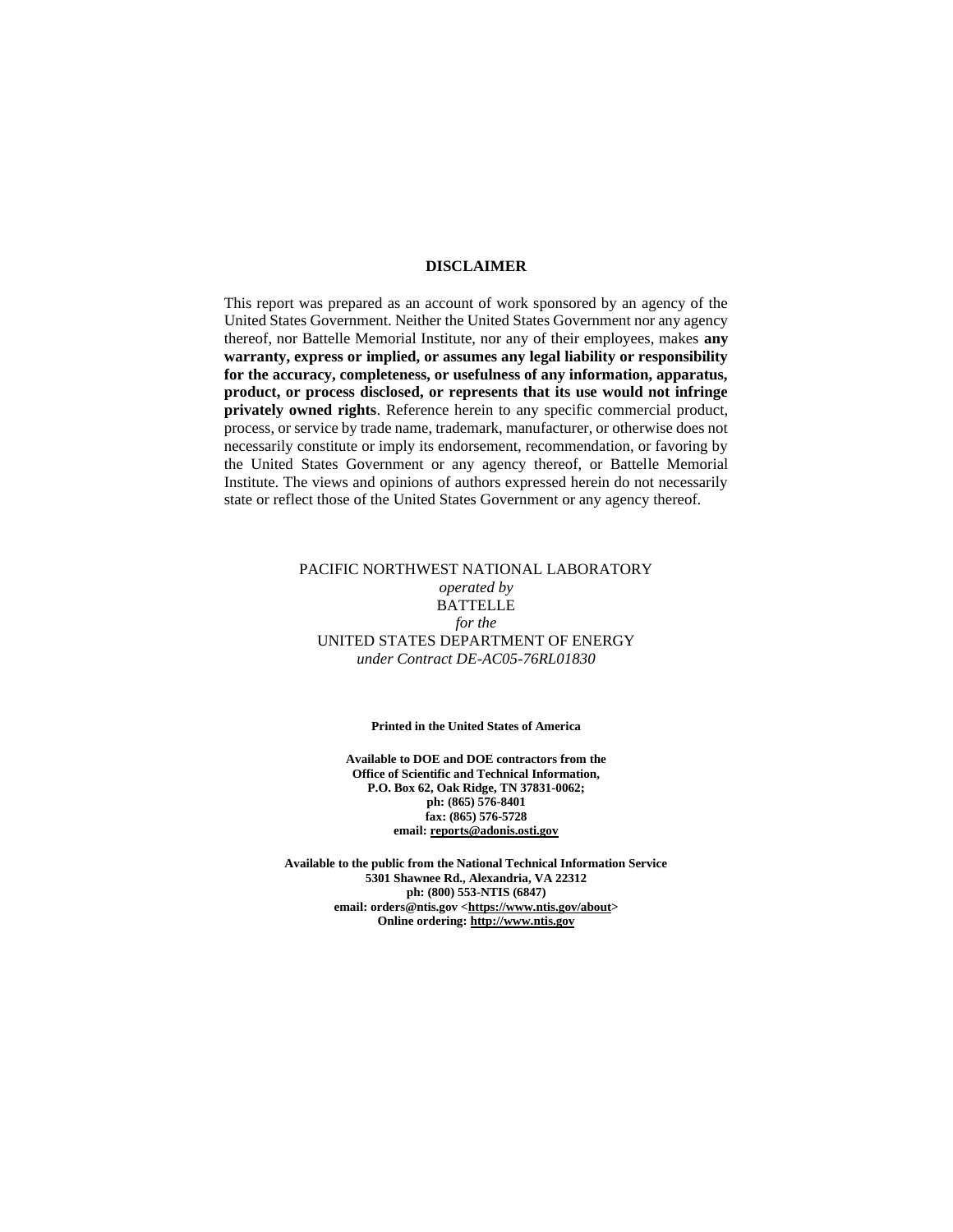### Acknowledgements

The authors would like to thank the following individuals for their contributions to the model specification.

 Robert H. Lasseter, University of Wisconsin-Madison Song Wang, PacifiCorp Songzhe Zhu, GridBright Hongtao Ma, NERC Christian Hardt, SMA Solar Technology AG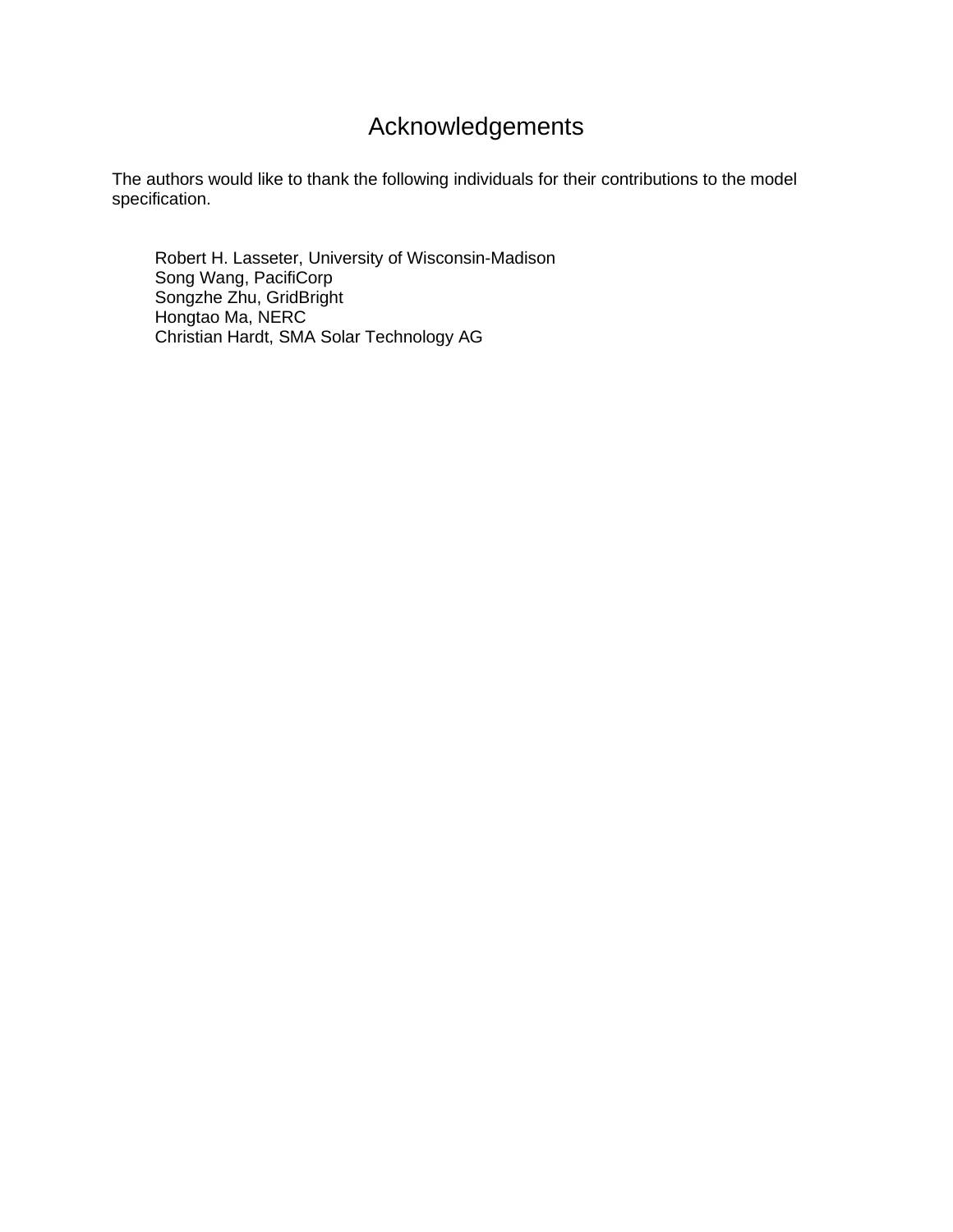### **1.0 Objective**

This document describes a positive-sequence phasor model of droop-controlled, grid-forming (GFM) inverter-based resources (IBRs). It can be considered as an initial model for evaluating the impacts of GFM IBRs on the transients and dynamics of transmission systems.

### **2.0 Grid-Forming Inverter Concept**

A grid-forming inverter behaves as a controllable voltage source behind a coupling reactance as shown in [Fig. 1.](#page-3-0) The internal voltage magnitude *E* and angular frequency *ω* are controlled by the droop controller.



Fig. 1 Basic model of grid-forming inverter.

<span id="page-3-0"></span>The coupling reactance, *XL*, is important for the droop controller design. By properly sizing *XL*, for example, between 0.05 and 0.15 pu on an inverter rating base, the inverter output active power, *P*, and reactive power, *Q*, can be approximately decoupled. As shown by [\(1\)](#page-3-1) to [\(3\)](#page-3-2), *P* is approximately linear with the phase angle difference *δP*, and *Q* is approximately linear with *E*. The well-developed droop control is based on this decoupling characteristic.

<span id="page-3-1"></span>
$$
\delta_p = \delta_E - \delta_V \tag{1}
$$

$$
P = \frac{EV}{X_L} \sin \delta_p \approx \frac{EV}{X_L} \delta_p
$$
 (2)

<span id="page-3-2"></span>
$$
Q = \frac{E^2 - EV \cos \delta_p}{X_L} \approx \frac{E(E - V)}{X_L}
$$
 (3)

#### **3.0 Positive-Sequence Phasor Model of Droop-Controlled, Grid-Forming Inverters**

This section will introduce the positive-sequence phasor model of droop-controlled, grid-forming inverters, including the inverter main circuit representation, the droop control, and the fault current limiting function. This model applies to energy storage systems and photovoltaic (PV) systems.

#### **3.1 Inverter Main Circuit Representation**

The inverter main circuit is modeled as a voltage source behind the coupling reactance *XL*, as shown in [Fig. 2](#page-4-0) (a). The grid-forming controller will adjust the internal voltage magnitude *E* and phase angle *δE*. When interfacing with the network solver, the voltage source will be converted to its Norton equivalent current source, as shown in [Fig. 2](#page-4-0) (b).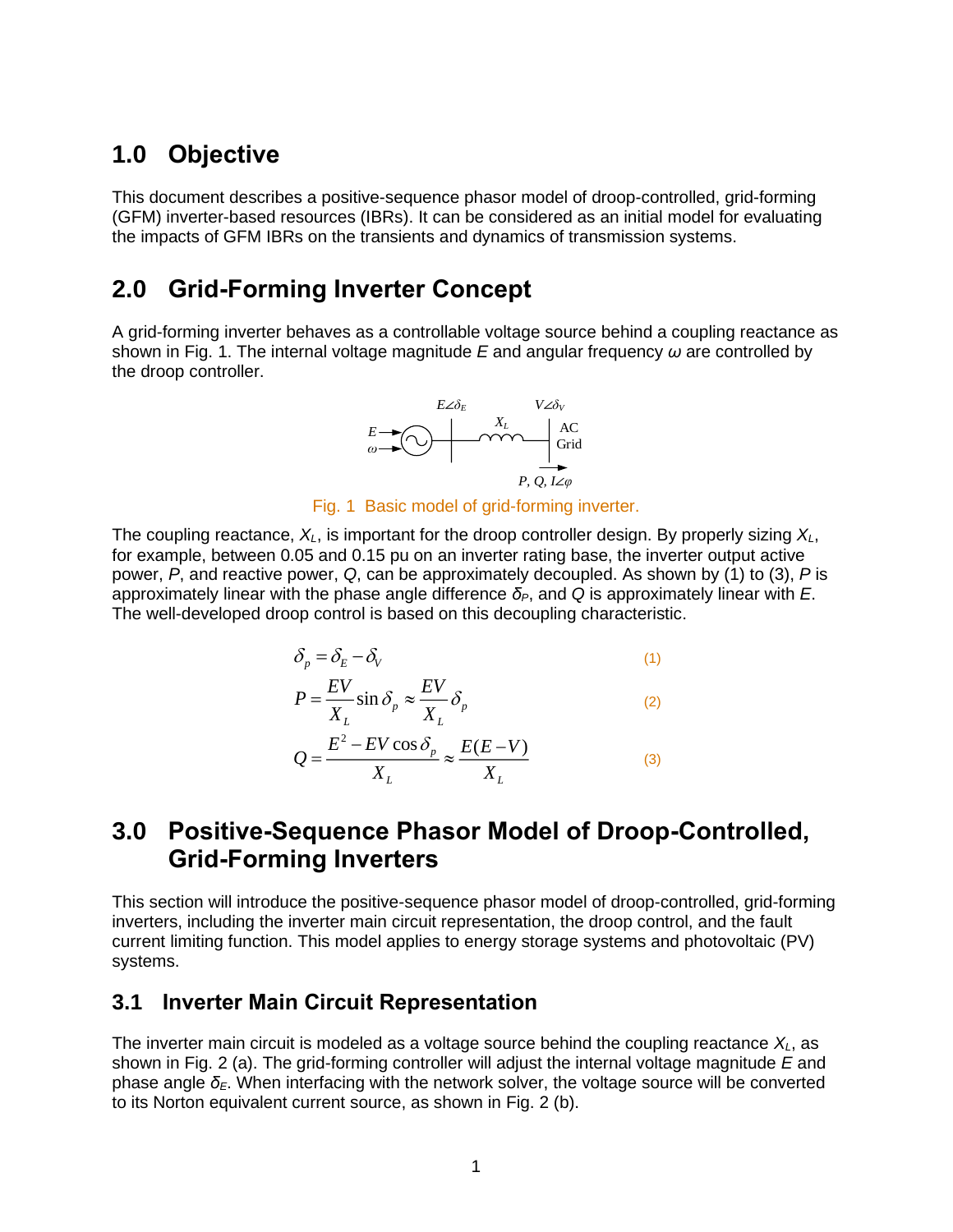

<span id="page-4-0"></span>Fig. 2 Inverter equivalent circuits. (a) Inverter internal voltage source and the coupling reactance. (b) Norton equivalent current source.

#### **3.2 Grid-Forming Droop Control Model**

[Fig. 3](#page-5-0) (a) and (b) show the *P-f* droop control and *Q-V* droop control, which regulate the inverter internal voltage magnitude and phase angle during normal operations. [Table 1](#page-4-1) shows the inverter and controller parameters.

| Symbol             | Description                                                           | <b>Typical Value</b>      | Normal Range                                   |
|--------------------|-----------------------------------------------------------------------|---------------------------|------------------------------------------------|
| $X_L$              | Inverter coupling reactance                                           | $0.15$ pu                 | 0.05 pu-0.25 pu                                |
| $m_{\sigma}$       | Q-V droop gain                                                        | $0.05$ pu                 | 0.02 pu-0.10pu                                 |
| $V_{\text{set}}$   | Voltage set point                                                     | Initialized by power flow | <b>NA</b>                                      |
| $k_{p}$            | Proportional gain of the voltage controller                           | 0 pu                      | 0 pu-0.01pu                                    |
| $k_{iv}$           | Integral gain of the voltage controller                               | 5.86 pu/s                 | $3$ pu/s-15 pu/s                               |
| $E_{max}$          | Upper limit of the output of the voltage loop                         | $1.15$ pu                 | 1 pu-1.25 pu                                   |
| $E_{min}$          | Lower limit of the output of the voltage loop                         | 0 pu                      | 0 pu                                           |
| $m_{p}$            | P-f droop gain                                                        | $0.01$ pu                 | 0.005 pu-0.05 pu                               |
| $P_{\mathit{set}}$ | Power set point                                                       | Initialized by power flow | <b>NA</b>                                      |
| $P_{\text{max}}$   | Upper limit of the inverter active power output                       | 1 pu                      | 1 pu-1.5 pu                                    |
| $P_{min}$          | Lower limit of the inverter active power output                       | 0 pu                      | Should be negative when<br>representing energy |
|                    |                                                                       |                           | storage systems.                               |
| K <sub>ppmax</sub> | Proportional gain of the overload mitigation<br>controller            | $0.01$ pu                 | 0.005 pu-0.05 pu                               |
| Kipmax             | Integral gain of the overload mitigation<br>controller                | $0.1$ pu/s                | $0.05$ pu/s- $0.2$ pu/s                        |
| $\omega_0$         | Rated angular frequency                                               | 376.99 rad/s              | <b>NA</b>                                      |
| $T_{Pf}$           | Time constant of the low-pass filter for P<br>measurement             | 0.01 s                    | $0.01 s - 0.1 s$                               |
| $T_{\mathsf{Q}f}$  | Time constant of the low-pass filter for Q<br>measurement             | 0.01 s                    | $0.01 s - 0.1 s$                               |
| $T_{Vf}$           | Time constant of the low-pass filter for V<br>measurement             | 0.01 s                    | $0.01 s - 0.1 s$                               |
| $Q_{max}$          | Upper limit of the inverter reactive power output                     | 1 pu                      | $0.5$ pu-1 pu                                  |
| $Q_{min}$          | Lower limit of the inverter reactive power output                     | -1 pu                     | $-0.5$ pu $-$ -1 pu                            |
| $k_{pqmax}$        | Proportional gain of the $Q_{max}$ and $Q_{min}$ controller           | 3 pu                      | $1$ pu $-5$ pu                                 |
| Kigmax             | Integral gain of the Q <sub>max</sub> and Q <sub>min</sub> controller | 20 pu/s                   | $3$ pu/s $-30$ pu/s                            |
| $I_{max}$          | Inverter maximum output current                                       | 2 pu                      | $1.5$ pu $-3$ pu                               |

<span id="page-4-1"></span>Table 1 Parameters of the Droop-Controlled, Grid-Forming Inverters on the Inverter Rating Base

The *P-f* droop control ensures that the phase angles of multiple grid-forming inverters are synchronized during normal operations. When two grid-forming inverters operate in parallel under *P-f* droop control, any disturbance causes an increase in the output power of one inverter. This, causes its *P-f* droop control to reduce the angular frequency *ω* of the internal voltage so that the phase angle, *δdroop*, is reduced, preventing the inverter from further increasing its output power. This negative-feedback control mechanism guarantees the synchronization when multiple grid-forming inverters work in parallel. In addition, the controller shown in [Fig. 3](#page-5-0) (a) also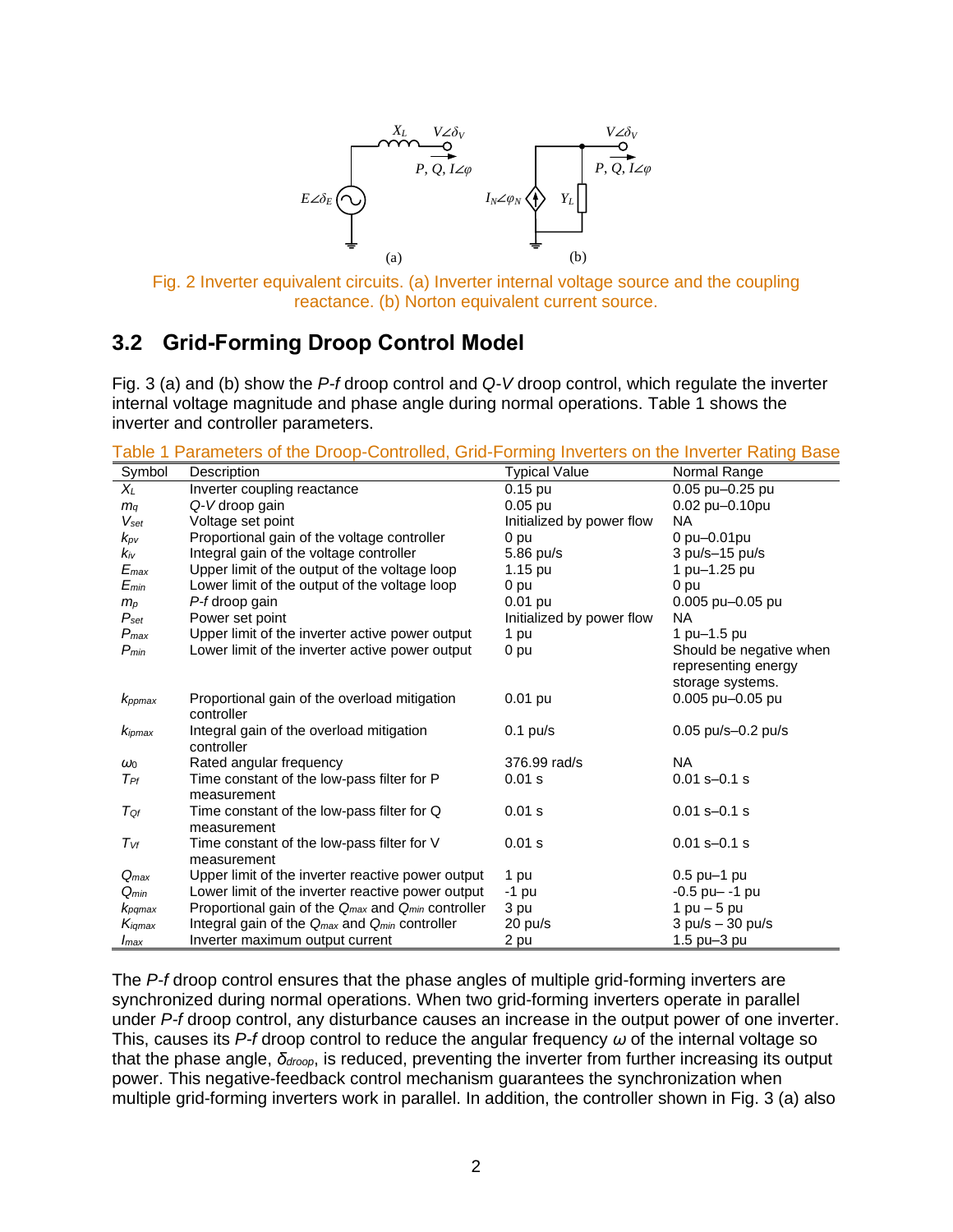prevents the output power of the inverter from exceeding *Pmax* or dropping below *Pmin*. The *P-f* droop control also achieves load sharing between grid-forming inverters.

The *Q-V* droop control prevents large circulating reactive power between grid-forming inverters. As shown in [Fig. 3](#page-5-0) (b), the *Q-V* droop control guarantees that the magnitude of grid-side voltage has a predefined *Q-V* droop characteristic by regulating *Edroop*, through a proportional-integral controller. In addition, there is also a *Qmax* and *Qmin* controller to prevent the inverter reactive power output from exceeding *Qmax* or dropping below *Qmin*.



$$
(a)
$$



(b)

<span id="page-5-0"></span>Fig. 3 Droop control. (a) *P-f* droop control and overload mitigation control. (b) *Q-V* droop control.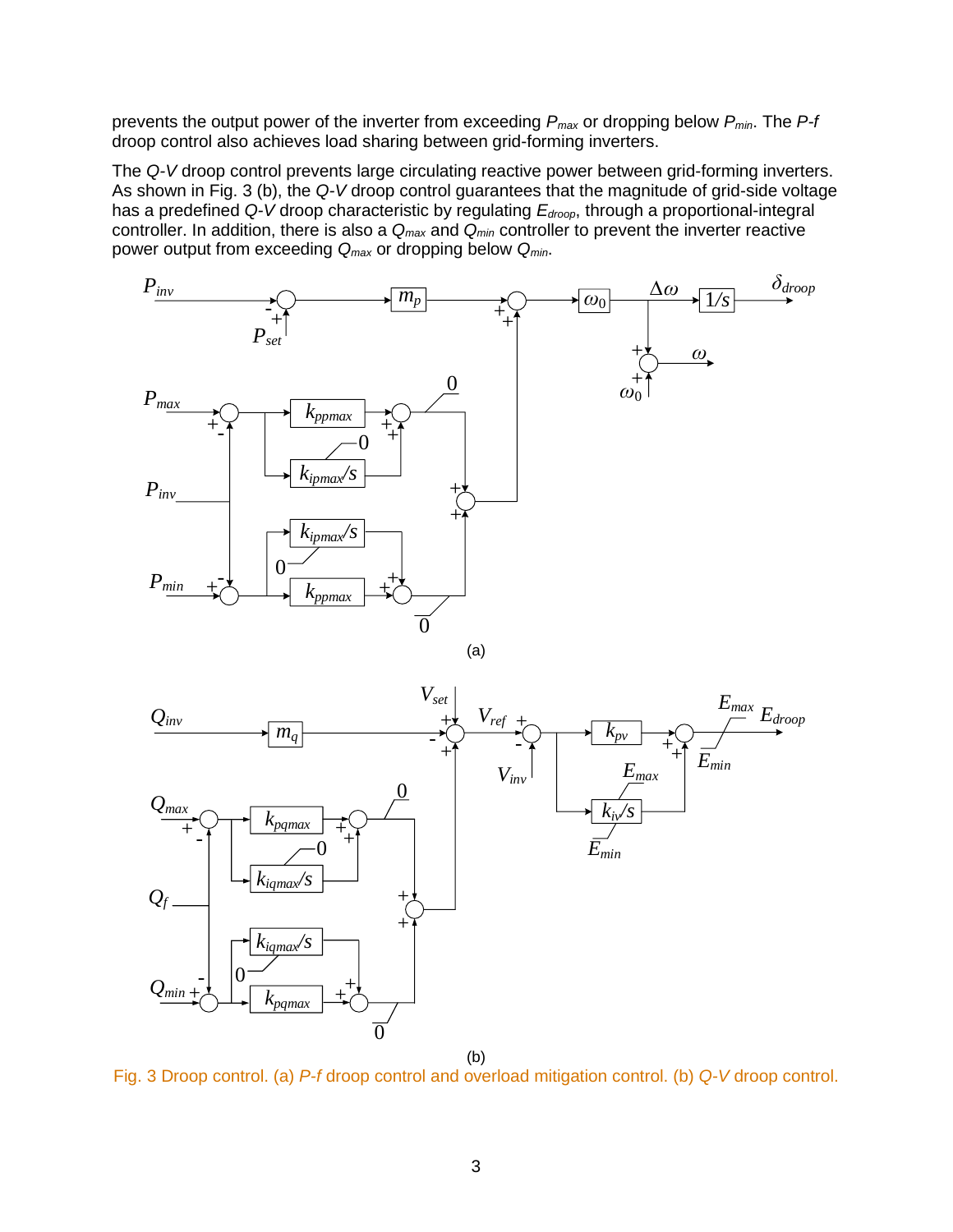When interacting with the transmission network solver, the per unit values of *P*, *Q*, *V* on the system rating base returned by the network solver need to be converted to the per unit values on the inverter rating base and pass through a low-pass filter as shown by [\(4\)](#page-6-0) to [\(6\)](#page-6-1), where *Sbase* is the base value of the system rating, *Mbase* is the base value of the inverter rating, and *Pinv*, *Qinv*, and *Vinv* are the per unit values of inverter output active power, reactive power, and voltage magnitude on the inverter rating base. The outputs of the controller, *Edroop* and *δdroop*, are used to determine the inverter internal voltage *EδE*.

<span id="page-6-0"></span>
$$
P_{inv} = \frac{1}{1 + T_{pf} s} P \frac{S_{base}}{M_{base}} \tag{4}
$$

$$
Q_{inv} = \frac{1}{1 + T_{Qf}S} Q \frac{S_{base}}{M_{base}}
$$
\n<sup>(5)</sup>

<span id="page-6-1"></span>
$$
V_{inv} = \frac{1}{1 + T_{Vf} S} V
$$
\n<sup>(6)</sup>

#### **3.3 Fault Current Limiting Function**

During normal operations, the droop control will control the inverter voltage magnitude and phase angle. However, during short circuit faults, the fault current limiting function will be activated to limit the output current of the inverter. [Fig. 4](#page-6-2) shows the fault current limiting function. The inverter works in the droop control mode during normal operations and keeps monitoring its output current *Iφ*. The output current *Iφ* is calculated using [\(7\)](#page-6-3) in each simulation step. When the magnitude of the output current *I* is smaller than the inverter maximum current limit *Imax*, the inverter internal voltage is governed by the droop control so that *Eδ<sup>E</sup>* = *Edroopδdroop*. However, once *I* exceeds *Imax* because of severe faults, the inverter internal voltage *Eδ<sup>E</sup>* will be calculated based on the inverter terminal voltage  $V\angle\delta_V$ , the coupling reactance  $X_L$ , and the new current phasor *Imaxφ* as shown by [Fig. 4.](#page-6-2) By doing so the magnitude of the inverter output current *I* will be limited at *Imax* during faults, but its phase angle *φ* will remain unchanged compared to the case without the fault current limiting function. Once the fault is cleared, the inverter output current will drop below *Imax* so that the operation mode will autonomously switch back to the droop control mode.

$$
I \angle \varphi = \frac{E_{\text{droop}} \angle \delta_{\text{droop}} - V \angle \delta_{V}}{jX_{L}}
$$
 (7)

<span id="page-6-3"></span>

<span id="page-6-2"></span>Fig. 4 Fault current limiting function.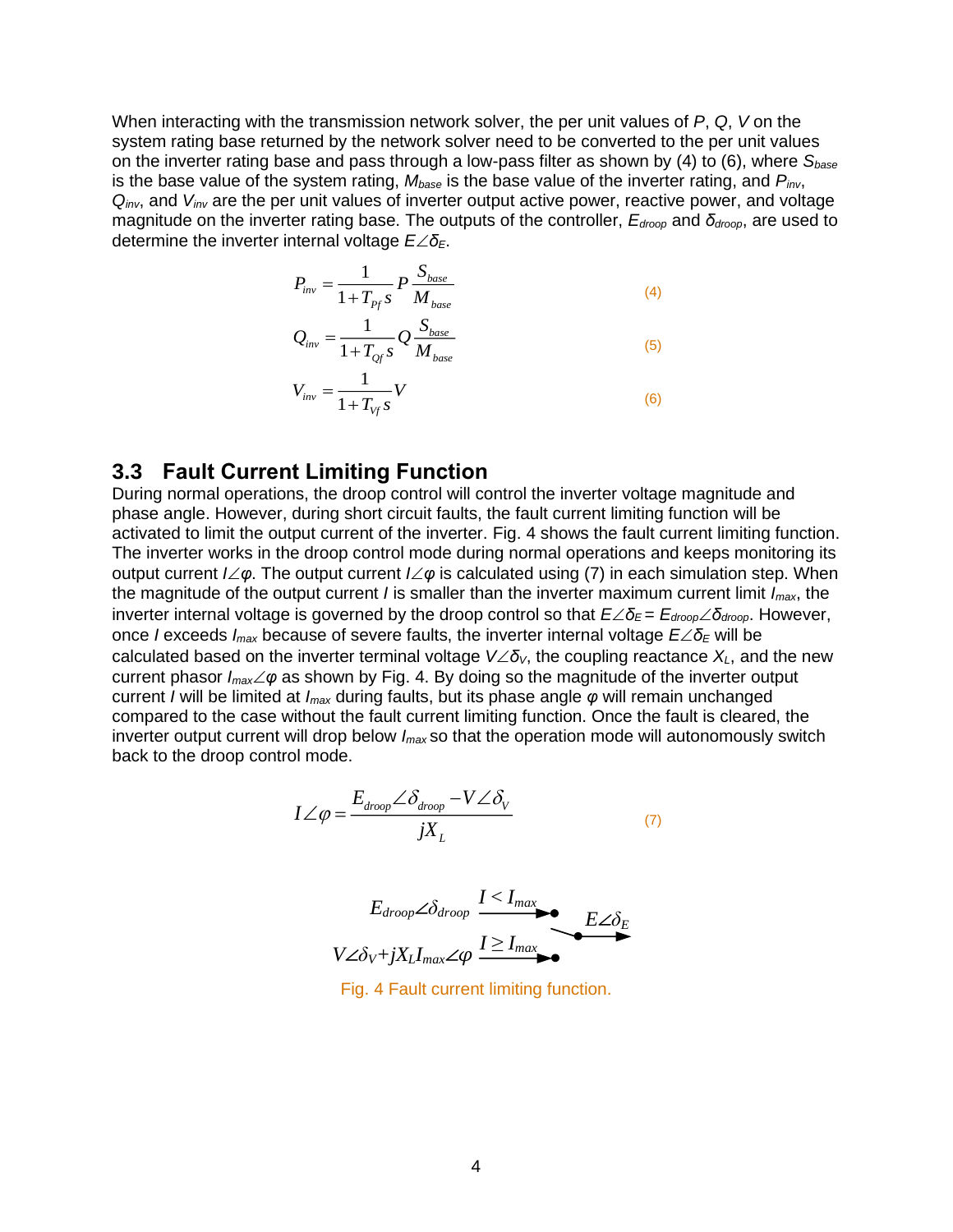#### **4.0 Interface with the Transmission Network Solver**

When interfacing with the transmission network solver, the inverter internal voltage source needs to be converted to its Norton equivalent circuit for the network solution, as shown in [Fig. 2](#page-4-0) (a) and (b). Equation [\(8\)](#page-7-0) and [\(9\)](#page-7-1) are used for the conversion.

<span id="page-7-1"></span><span id="page-7-0"></span>
$$
I_N \angle \varphi_N = \frac{E \angle \delta_E}{jX_L}
$$
\n
$$
Y_L = \frac{1}{X_L}
$$
\n(8)

The flowchart in [Fig. 5](#page-7-2) shows the process of how the developed positive-sequence phasor model interacts with the transmission network solver.



<span id="page-7-2"></span>Fig. 5 Interaction between the grid-forming inverter model and the transmission network solver.

#### **References**

- [1] Y. Lin *et al.*, "Research roadmap on grid-forming inverters," National Renewable Energy Lab.(NREL), Golden, CO (United States), 2020.
- [2] R. Lasseter, Z. Chen, and D. Pattabiraman, "Grid-Forming Inverters: A Critical Asset for the Power Grid," *IEEE Journal of Emerging and Selected Topics in Power Electronics,* pp. 1-1, 2019, doi: 10.1109/JESTPE.2019.2959271.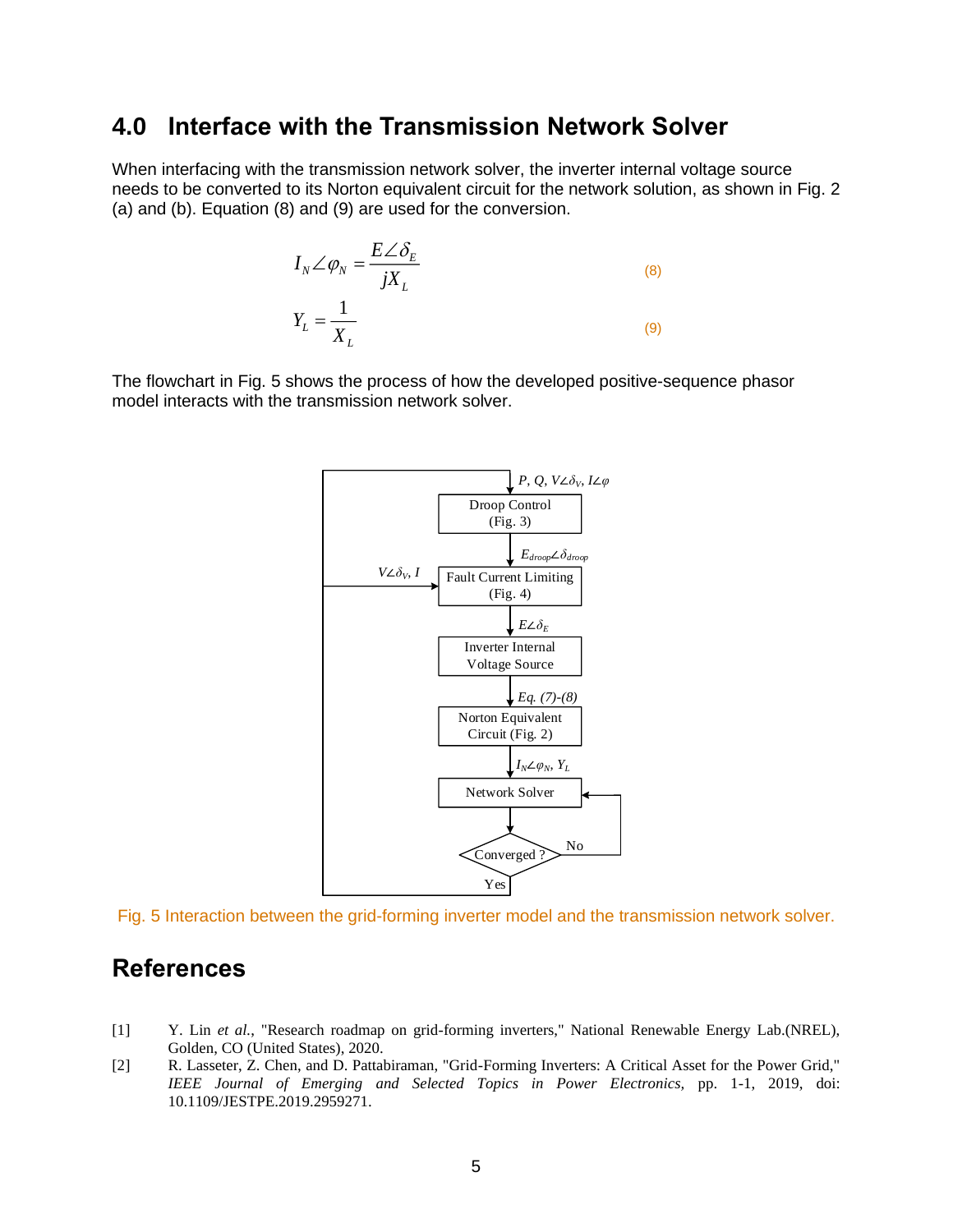- [3] R. H. Lasseter *et al.*, "CERTS Microgrid Laboratory Test Bed," *IEEE Transactions on Power Delivery,* vol. 26, no. 1, pp. 325-332, 2011
- [4] M. C. Chandorkar, D. M. Divan, and R. Adapa, "Control of parallel connected inverters in stand-alone AC supply systems," in *Industry Applications Society Annual Meeting, 1991.*
- [5] B. J. Pierre et al., "Bulk Power System Dynamics with Varying Levels of Synchronous Generators and Grid-Forming Power Inverters," in the 46th IEEE Photovoltaic Specialists Conference, Chicago, Illinois, USA, 2019.
- [6] M. E. Elkhatib, W. Du, and R. H. Lasseter, "Evaluation of Inverter-based Grid Frequency Support using Frequency-Watt and Grid-Forming PV Inverters," in 2018 IEEE Power & Energy Society General Meeting (PESGM)
- [7] W. Du, Y. Liu, R. Huang, K. F. Tuffner, J. Xie, and Z. Huang, "Positive-Sequence Phasor Modeling of Droop-Controlled, Grid-Forming Inverters with Fault Current Limiting Function," IEEE PES Innovative Smart Grid Technologies (ISGT) North America (NA) Meeting, 2022.